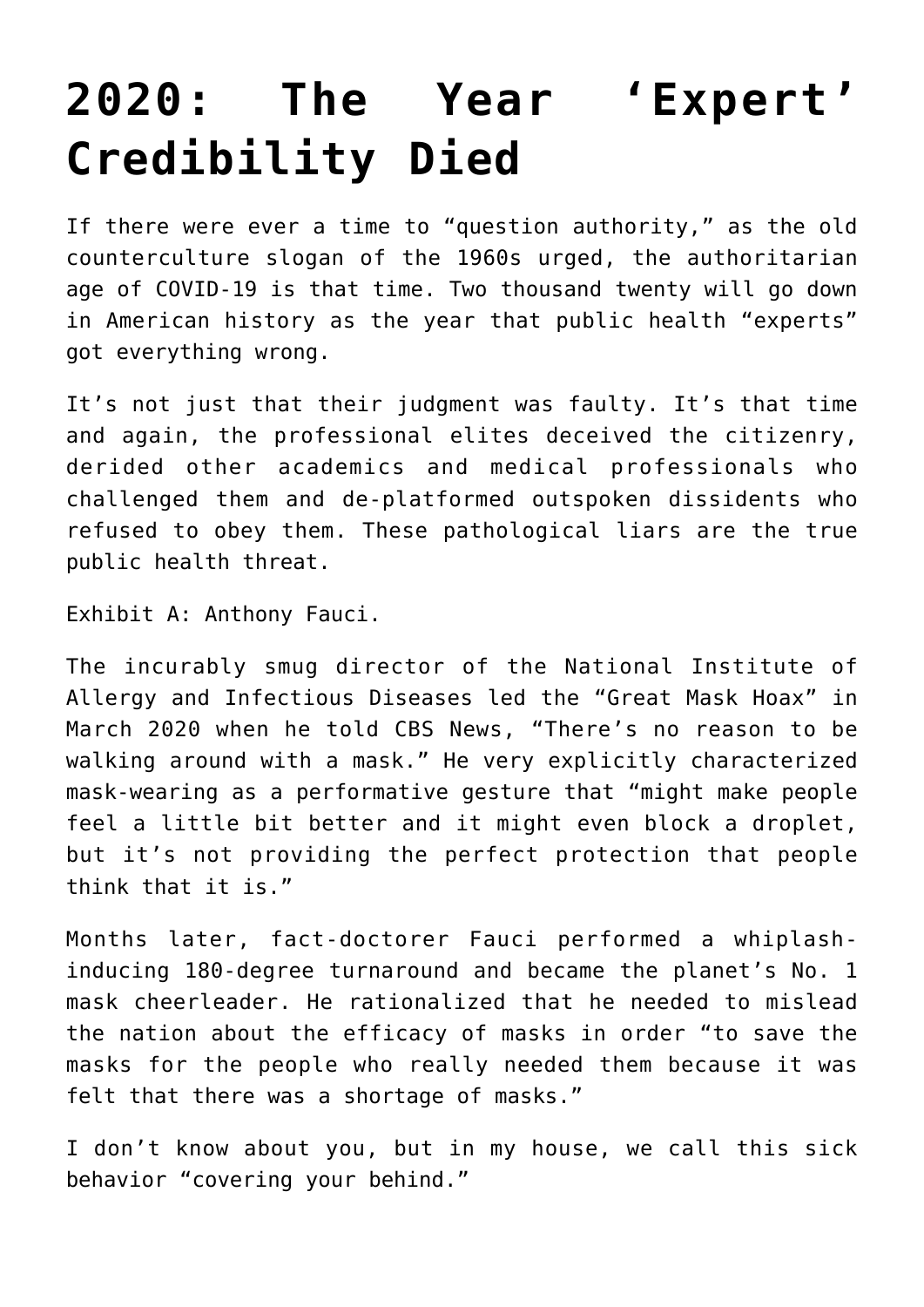Last week, Fauci was at it again. After repeatedly asserting over the past year that 60-70 percent of Americans would need to submit to vaccine jabs to reach herd immunity, he cranked up the number to between 70-90 percent in an interview with *The New York Times*. Fauci confessed that he manipulated the numbers based on polling data about citizens' vaccine hesitancy:

*When polls said only about half of all Americans would take a vaccine, I was saying herd immunity would take 70 to 75 percent … Then, when newer surveys said 60 percent or more would take it, I thought, 'I can nudge this up a bit,' so I went to 80, 85. We need to have some humility here …. We really don't know what the real number is.* 

"We" need to have some humility? Speak for yourself, Dr. Gasbag!

Fauci further disclosed on CNN this weekend that his herd immunity pronouncement was nothing more than a "guesstimate." I don't know about you, but in my house, we call this kind of prestidigitation "pulling things out of your behind." Fauci's colleagues performed similar feats of scientific fraud, deception, misdirection, and political propaganda.

The Erroneous Experts shut down playgrounds, ordered us to stop singing and dancing, and canceled Easter, Thanksgiving, and Christmas in the name of social distancing—but gave the green light to Black Lives Matter marches, antifa protests and post-election celebrations by Joe Biden supporters.

The Erroneous Experts caused panic shortages of hand sanitizer and antiseptic wipes with unsupported claims that COVID-19 spread through surfaces.

The Erroneous Experts facilitated the suffering of countless patients by recklessly hooking them up to ventilators, turning their lungs to mush and forbidding their loved ones from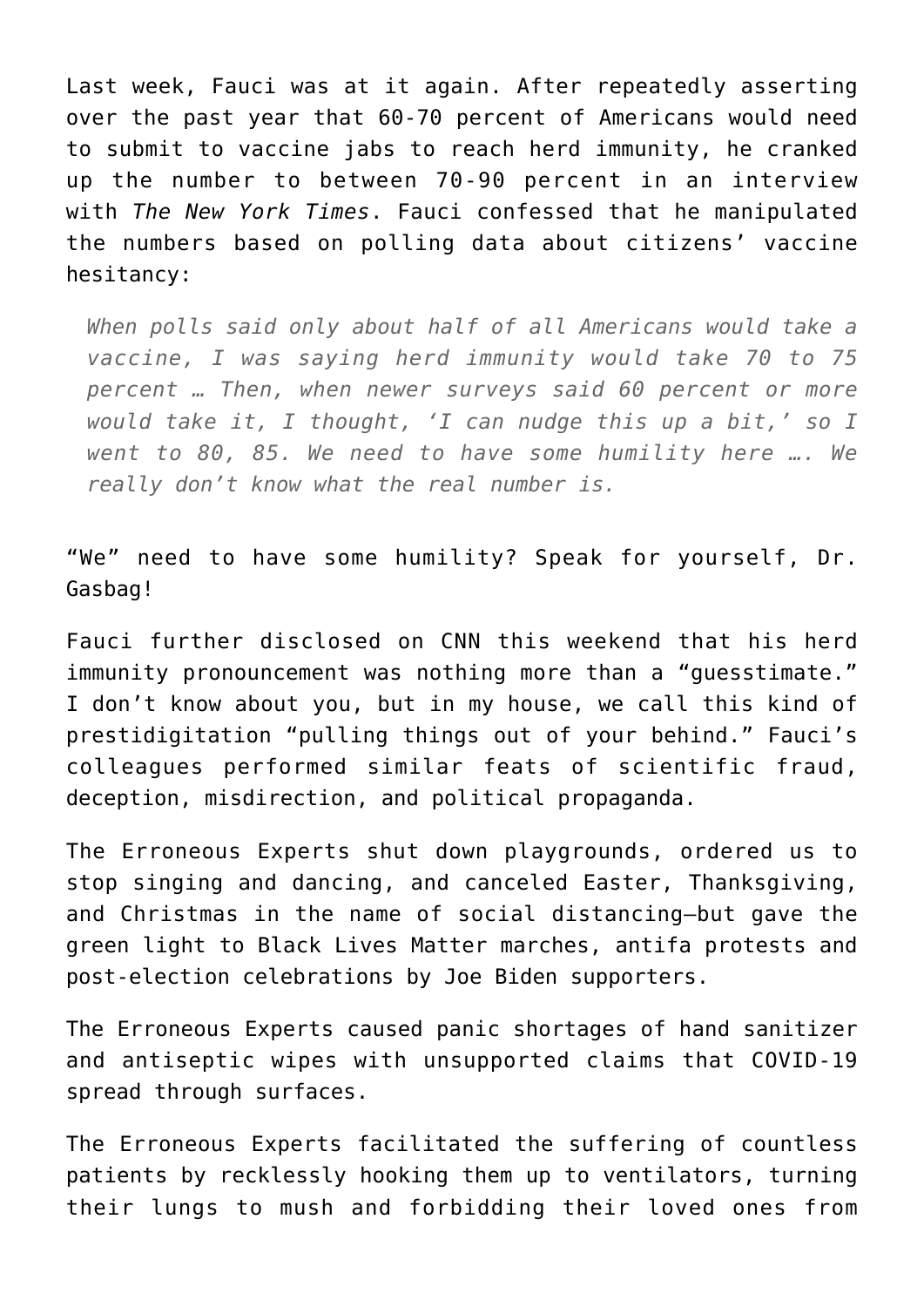comforting them as they lay dying unnecessary deaths—while publicity-thirsty doctors and nurses went viral twerking for TikTok and Twitter.

The Erroneous Experts conducted online purges and witch hunts against naturopaths, chiropractors, independent investigative journalists, informed parents, and frontline doctors who advocated vitamin D, zinc, sunshine, exercise, hydroxychloroquine, or any other commonsense measures that did not involve lining the pockets of Big Pharma—even as two-faced Fauci admitted he takes vitamins C and D to boost his immunity.

The Erroneous Experts stoked widespread fear of "asymptomatic transmission" of COVID-19, forcing catastrophic lockdowns of healthy people around the globe. But as a new *British Medical Journal* article acknowledges: "(W)e know very little about the proportions of people with positive results who are truly asymptomatic throughout the course of their infection." About half of people classified as "asymptomatic" go on to develop symptoms. Contrary to the impression Erroneous Experts have left the public with, they have no idea to what extent people with no symptoms transmit the virus to others.

Moreover, the *BMJ* article makes clear: "No test of infection or infectiousness is currently available for routine use. As things stand, a person who tests positive with any kind of test may or may not have an active infection with live virus, and may or may not be infectious."

So, the COVID-19 tests are unreliable as we hurtle toward mandatory, universal testing, tracking and tracing. And, as I reported in my three-part series on the clinical trials, the COVID vaccines are neither safe nor effective by any honest measure. Indeed, the World Health Organization's chief scientists admitted Monday what I pointed out last month: